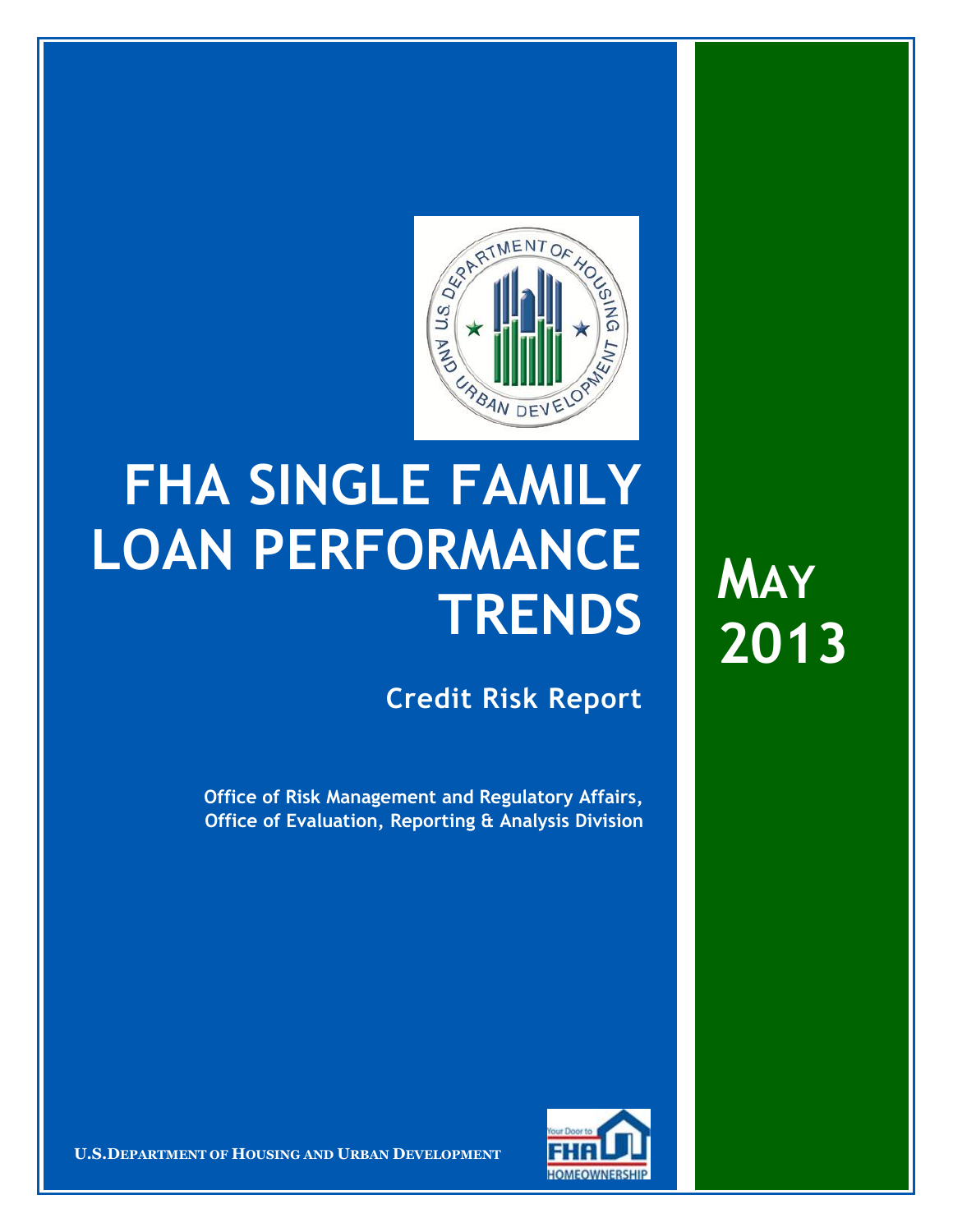## **Table of Contents**

## **Table of Figures**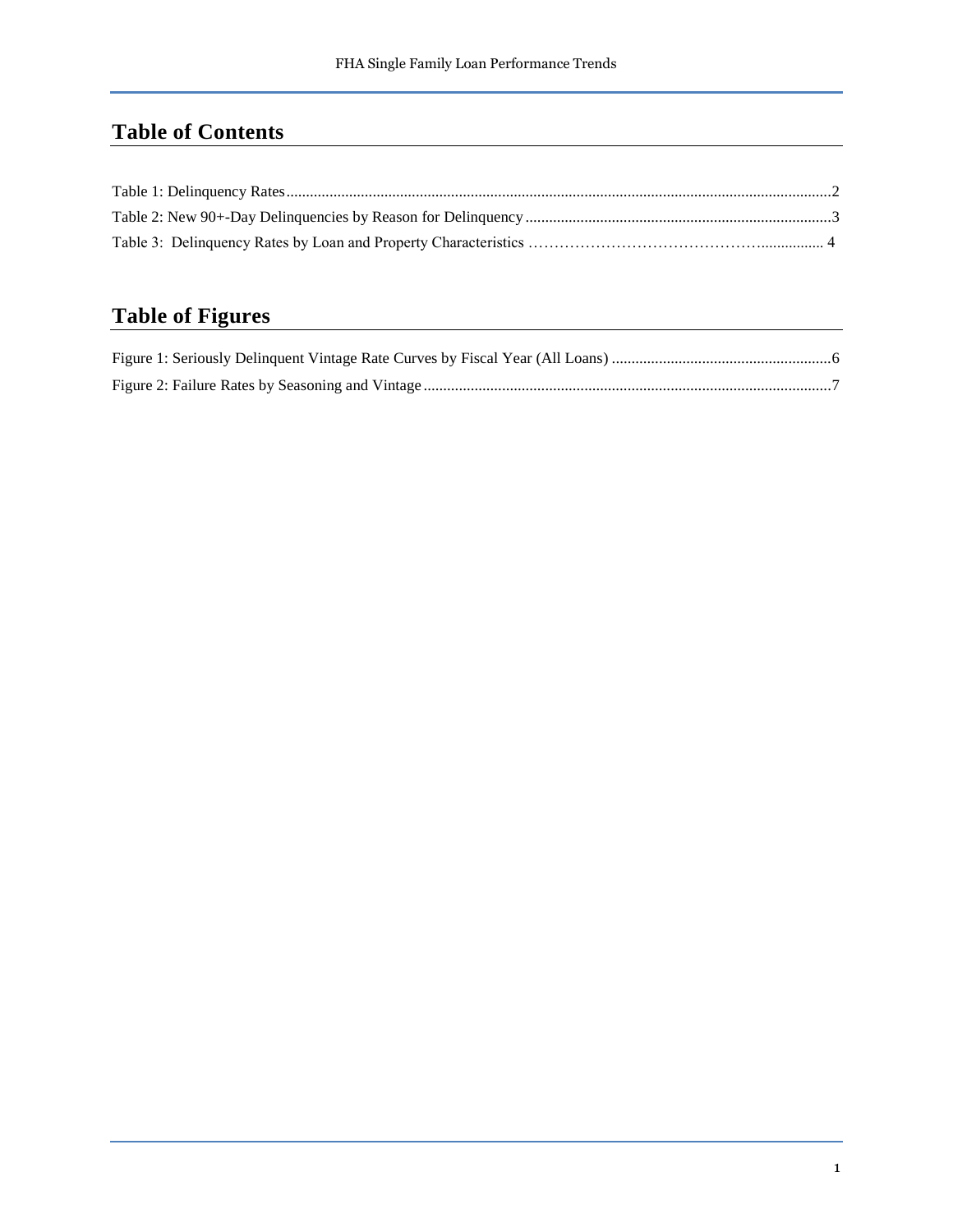<span id="page-2-0"></span>

| Table 1: Delinquency Rates     |              |        |                                |                            |             |            |                   |  |  |  |  |
|--------------------------------|--------------|--------|--------------------------------|----------------------------|-------------|------------|-------------------|--|--|--|--|
| By Month                       |              |        |                                |                            |             |            |                   |  |  |  |  |
|                                | Active       |        | Delinquency Rates <sup>a</sup> | Exceptions <sup>b</sup>    | Seriously   |            |                   |  |  |  |  |
|                                | Insurance in |        | (% )                           |                            | (% )        |            | Delinquent        |  |  |  |  |
|                                | Force        |        |                                |                            | In          | In         | Rate <sup>c</sup> |  |  |  |  |
| Month                          | (EOM)        | 30-day | 60-day                         | 90-day                     | Foreclosure | Bankruptcy | (%)               |  |  |  |  |
| <b>Non-Seasonally Adjusted</b> |              |        |                                |                            |             |            |                   |  |  |  |  |
| May 2012                       | 7,592,565    | 4.56   | 1.70                           | 5.49                       | 2.69        | 1.21       | 9.39              |  |  |  |  |
| Jun                            | 7,636,852    | 4.82   | 1.78                           | 5.40                       | 2.82        | 1.22       | 9.44              |  |  |  |  |
| Jul                            | 7,664,335    | 4.68   | 1.80                           | 5.40                       | 2.84        | 1.23       | 9.47              |  |  |  |  |
| Aug                            | 7,692,799    | 4.58   | 1.78                           | 5.31                       | 2.92        | 1.23       | 9.47              |  |  |  |  |
| Sep                            | 7,711,684    | 5.24   | 1.92                           | 5.36                       | 2.97        | 1.25       | 9.58              |  |  |  |  |
| Oct                            | 7,733,203    | 4.69   | 1.83                           | 5.21                       | 3.03        | 1.26       | 9.49              |  |  |  |  |
| <b>Nov</b>                     | 7,748,709    | 4.64   | 1.81                           | 5.34                       | 2.92        | 1.23       | 9.49              |  |  |  |  |
| Dec                            | 7,719,941    | 5.19   | 1.96                           | 5.46                       | 2.94        | 1.16       | 9.59              |  |  |  |  |
| Jan 2013                       | 7,781,633    | 4.74   | 1.89                           | 5.36                       | 2.90        | 1.23       | 9.49              |  |  |  |  |
| Feb                            | 7,795,726    | 4.40   | 1.65                           | 5.34                       | 2.74        | 1.20       | 9.28              |  |  |  |  |
| Mar                            | 7,801,713    | 4.15   | 1.45                           | 4.96                       | 2.71        | 1.20       | 8.87              |  |  |  |  |
| Apr                            | 7,803,709    | 4.01   | 1.41                           | 4.76                       | 2.63        | 1.20       | 8.58              |  |  |  |  |
| May                            | 7,803,213    | 4.08   | 1.45                           | 4.67                       | 2.41        | 1.19       | 8.27              |  |  |  |  |
|                                |              |        |                                | <b>Seasonally Adjusted</b> |             |            |                   |  |  |  |  |
| May 2012                       | 7,592,565    | 4.59   | 1.82                           | 5.90                       | 2.61        | 1.23       | 9.74              |  |  |  |  |
| Jun                            | 7,636,852    | 4.86   | 1.86                           | 5.81                       | 2.89        | 1.24       | 9.94              |  |  |  |  |
| Jul                            | 7,664,335    | 4.92   | 1.82                           | 5.74                       | 2.91        | 1.25       | 9.90              |  |  |  |  |
| Aug                            | 7,692,799    | 4.36   | 1.77                           | 5.57                       | 3.07        | 1.30       | 9.94              |  |  |  |  |
| Sep                            | 7,711,684    | 4.88   | 1.78                           | 5.46                       | 3.06        | 1.27       | 9.80              |  |  |  |  |
| Oct                            | 7,733,203    | 4.69   | 1.74                           | 5.18                       | 3.07        | 1.21       | 9.46              |  |  |  |  |
| Nov                            | 7,748,709    | 4.37   | 1.68                           | 5.01                       | 2.97        | 1.17       | 9.15              |  |  |  |  |
| Dec                            | 7,719,941    | 4.81   | 1.75                           | 5.00                       | 2.95        | 1.14       | 9.09              |  |  |  |  |
| Jan 2013                       | 7,781,633    | 4.53   | 1.69                           | 4.78                       | 2.86        | 1.20       | 8.84              |  |  |  |  |
| Feb                            | 7,795,726    | 4.72   | 1.78                           | 5.04                       | 2.69        | 1.19       | 8.92              |  |  |  |  |
| Mar                            | 7,801,713    | 4.71   | 1.72                           | 5.07                       | 2.61        | 1.23       | 8.91              |  |  |  |  |
| Apr                            | 7,803,709    | 4.27   | 1.59                           | 5.08                       | 2.48        | 1.23       | 8.78              |  |  |  |  |
| May                            | 7,803,213    | 4.10   | 1.55                           | 5.02                       | 2.34        | 1.21       | 8.57              |  |  |  |  |

Source: US Department of HUD/FHA; May 2013.

a<br>The 90-day category includes all loans that are at least 3 months delinquent excluding those loans in-foreclosure or in-bankruptcy processing. Included in the delinquency counts are loans under active consideration for loss mitigation foreclosure avoidance.<br><sup>b</sup> Exceptions are counted separately from delinquencies, regardless of the length of the delinquency perio

<sup>&</sup>lt;sup>c</sup> Seriously delinquent rates are the sum of 90 day delinquencies, plus in-foreclosures and in-bankruptcies.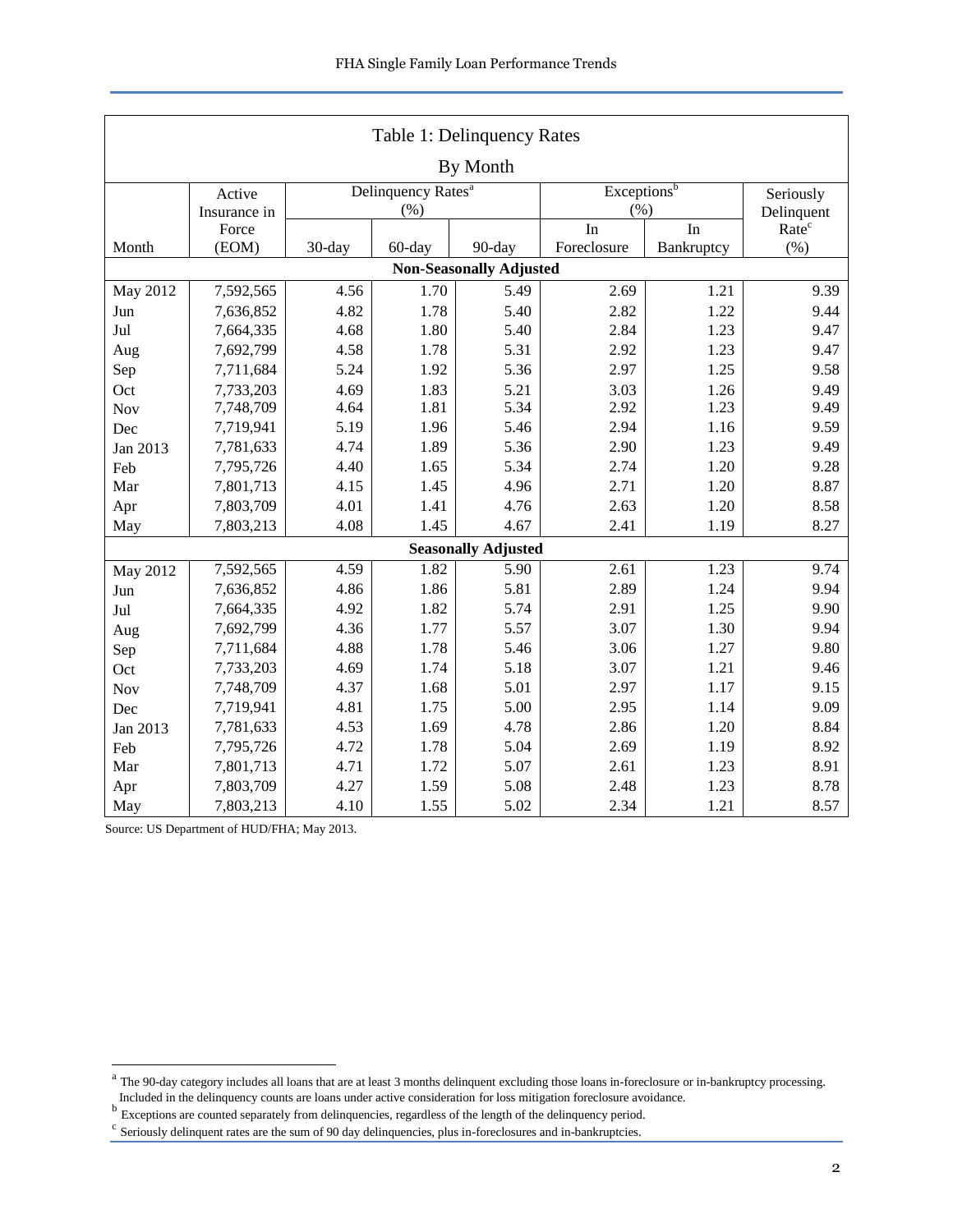<span id="page-3-0"></span>

| Table 2: New 90+-Day Delinquencies by Reason for Delinquency |                              |                                |                    |                                  |                                                                      |                                        |                    |                            |  |  |
|--------------------------------------------------------------|------------------------------|--------------------------------|--------------------|----------------------------------|----------------------------------------------------------------------|----------------------------------------|--------------------|----------------------------|--|--|
| Quarterly                                                    |                              |                                |                    |                                  |                                                                      |                                        |                    |                            |  |  |
| Calendar Year<br>and Quarter                                 | New 90+ Day<br>Delinquencies | Reduction of<br>Income<br>(% ) | Unemployed<br>(% ) | Excessive<br>Obligations<br>(% ) | Death or<br>Illness of<br>Principal<br>Borrower or<br>family<br>(% ) | Marital<br><b>Difficulties</b><br>(% ) | No Contact<br>(% ) | Other <sup>a</sup><br>(% ) |  |  |
| 2008Q1                                                       | 67,547                       | 26.34                          | 5.89               | 25.21                            | 8.51                                                                 | 3.64                                   | 13.53              | 16.88                      |  |  |
| 2008Q2                                                       | 67,925                       | 27.43                          | 6.66               | 22.80                            | 8.50                                                                 | 3.85                                   | 13.80              | 16.96                      |  |  |
| 2008Q3                                                       | 92,037                       | 28.97                          | 6.98               | 21.89                            | 7.98                                                                 | 3.57                                   | 14.28              | 16.33                      |  |  |
| 2008Q4                                                       | 122,363                      | 31.82                          | 7.46               | 19.40                            | 7.41                                                                 | 3.31                                   | 14.12              | 16.48                      |  |  |
| 2009Q1                                                       | 111,449                      | 34.86                          | 8.66               | 16.91                            | 6.51                                                                 | 3.14                                   | 13.74              | 16.19                      |  |  |
| 2009Q2                                                       | 107,999                      | 37.09                          | 9.33               | 15.13                            | 6.50                                                                 | 3.29                                   | 12.98              | 15.69                      |  |  |
| 2009Q3                                                       | 146,707                      | 37.74                          | 9.37               | 14.40                            | 6.62                                                                 | 3.22                                   | 12.88              | 15.76                      |  |  |
| 2009Q4                                                       | 152,883                      | 38.76                          | 9.36               | 14.33                            | 7.20                                                                 | 3.49                                   | 12.85              | 14.02                      |  |  |
| 2010Q1                                                       | 124,579                      | 38.63                          | 9.18               | 14.50                            | 7.36                                                                 | 3.56                                   | 13.86              | 12.89                      |  |  |
| 2010Q2                                                       | 104,105                      | 37.76                          | 9.90               | 15.35                            | 8.30                                                                 | 4.05                                   | 14.32              | 10.32                      |  |  |
| 2010Q3                                                       | 131,027                      | 37.97                          | 10.03              | 15.98                            | 8.90                                                                 | 4.36                                   | 12.76              | 9.99                       |  |  |
| 2010Q4                                                       | 133,718                      | 37.69                          | 9.80               | 16.48                            | 9.38                                                                 | 4.50                                   | 12.59              | 9.56                       |  |  |
| 2011Q1                                                       | 117,916                      | 37.27                          | 10.50              | 16.23                            | 10.03                                                                | 4.40                                   | 11.65              | 9.91                       |  |  |
| 2011Q2                                                       | 99,259                       | 36.50                          | 10.83              | 16.72                            | 10.61                                                                | 4.67                                   | 10.27              | 10.40                      |  |  |
| 2011Q3                                                       | 133,834                      | 36.99                          | 10.78              | 17.68                            | 10.93                                                                | 4.66                                   | 9.15               | 9.82                       |  |  |
| 2011Q4                                                       | 158,096                      | 36.11                          | 10.08              | 19.14                            | 11.15                                                                | 4.36                                   | 9.43               | 9.73                       |  |  |
| 2012Q1                                                       | 114,763                      | 36.47                          | 11.01              | 17.71                            | 11.50                                                                | 4.63                                   | 8.16               | 10.52                      |  |  |
| 2012Q2                                                       | 101,470                      | 35.73                          | 11.14              | 17.29                            | 11.95                                                                | 4.77                                   | 8.38               | 10.75                      |  |  |
| 2012Q3                                                       | 125,201                      | 35.21                          | 11.46              | 17.92                            | 12.18                                                                | 4.46                                   | 7.96               | 10.82                      |  |  |
| 2012Q4                                                       | 124,363                      | 34.03                          | 11.52              | 18.28                            | 12.62                                                                | 4.47                                   | 7.82               | 11.26                      |  |  |
| 2013Q1                                                       | 104,166                      | 33.38                          | 11.28              | 18.12                            | 12.67                                                                | 4.12                                   | 7.95               | 12.47                      |  |  |
| 2013Q2 Apr                                                   | 25,852                       | 32.76                          | 10.54              | 17.73                            | 12.78                                                                | 4.01                                   | 8.54               | 13.64                      |  |  |
| 2013Q2 May                                                   | 27,112                       | 30.92                          | 10.35              | 18.06                            | 12.04                                                                | 3.93                                   | 10.84              | 13.86                      |  |  |

Source: US Department of HUD/FHA; May 2013.

l

<sup>&</sup>lt;sup>a</sup> Other includes: abandonment of property, distant employment transfer, neighborhood problems, property problems, inability to sell or rent property, military service, business failure, casualty loss, energy environment cost, servicing problems, payment adjustment, payment dispute, transfer of ownership pending, fraud, and incarceration.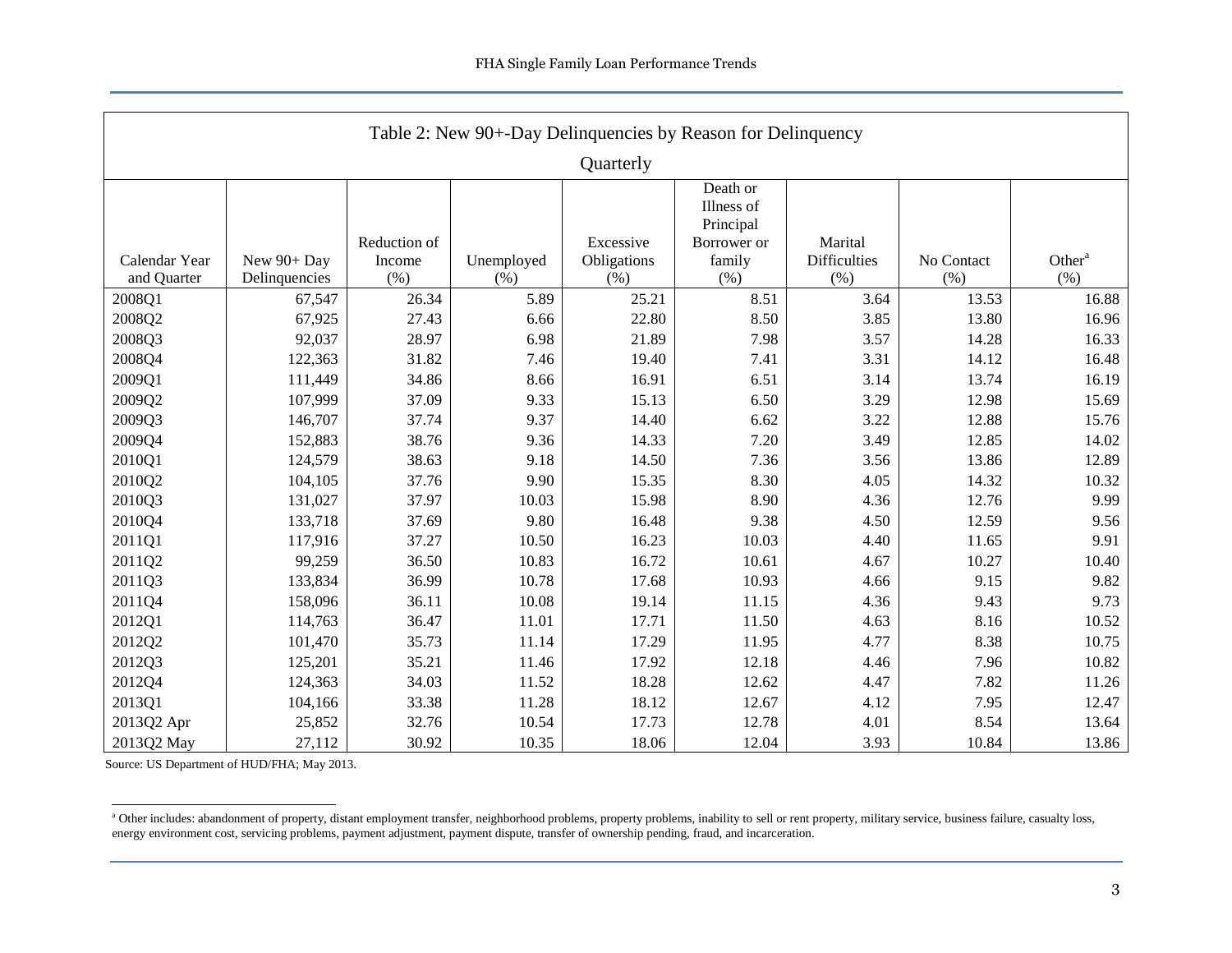| Table 3: Delinquency Rates by Loan and Property Characteristics |                                  |                                         |               |                                         |                     |                          |                          |                                                  |  |
|-----------------------------------------------------------------|----------------------------------|-----------------------------------------|---------------|-----------------------------------------|---------------------|--------------------------|--------------------------|--------------------------------------------------|--|
| (Rates Based on Loan Counts)                                    |                                  |                                         |               |                                         |                     |                          |                          |                                                  |  |
|                                                                 | $\rm IIF$<br>Shares <sup>a</sup> | All Past<br>Due <sup>b</sup><br>$(\% )$ | 30 Day<br>(%) | 60 Day<br>$(\%)$<br><b>Loan Purpose</b> | $90+$<br>Day<br>(%) | In<br>Foreclosure<br>(%) | In<br>Bankruptcy<br>(% ) | Seriously<br>Delinq.<br>Rate <sup>c</sup><br>(%) |  |
| Purchase                                                        | 63.65                            | 13.98                                   | 4.40          | 1.57                                    | 4.46                | 2.39                     | 1.15                     | 8.00                                             |  |
| Refinance                                                       | 36.35                            | 13.50                                   | 3.52          | 1.23                                    | 5.05                | 2.44                     | 1.26                     | 8.75                                             |  |
| All Active Loans                                                | 7,803,213                        | 13.80                                   | 4.08          | 1.45                                    | 4.67                | 2.41                     | 1.19                     | 8.27                                             |  |
|                                                                 |                                  |                                         |               | Refinance                               |                     |                          |                          |                                                  |  |
| Conventional                                                    | 38.72                            | 16.87                                   | 4.20          | 1.47                                    | 6.40                | 3.24                     | 1.56                     | 11.20                                            |  |
| No Cash-Out                                                     | 27.08                            | 15.21                                   | 3.87          | 1.32                                    | 5.68                | 2.88                     | 1.45                     | 10.01                                            |  |
| Cash-Out                                                        | 11.64                            | 20.74                                   | 4.95          | 1.81                                    | 8.07                | 4.08                     | 1.83                     | 13.98                                            |  |
| <b>FHA</b>                                                      | 7.51                             | 11.83                                   | 3.34          | 1.10                                    | 4.13                | 2.13                     | 1.13                     | 7.39                                             |  |
| No Cash-Out                                                     | 5.49                             | 9.12                                    | 2.75          | 0.88                                    | 3.05                | 1.57                     | 0.87                     | 5.49                                             |  |
| Cash-Out                                                        | 2.02                             | 19.19                                   | 4.94          | 1.68                                    | 7.07                | 3.66                     | 1.82                     | 12.56                                            |  |
| Streamline                                                      | 53.77                            | 11.31                                   | 3.05          | 1.08                                    | 4.20                | 1.90                     | 1.07                     | 7.17                                             |  |
| Refinance Loans                                                 | 2,836,525                        | 13.50                                   | 3.52          | 1.23                                    | 5.05                | 2.44                     | 1.26                     | 8.75                                             |  |
|                                                                 |                                  |                                         |               | <b>Fiscal Year Cohort</b>               |                     |                          |                          |                                                  |  |
| pre-2004                                                        | 14.07                            | 19.15                                   | 6.71          | 2.33                                    | 5.07                | 3.19                     | 1.85                     | 10.11                                            |  |
| 2004                                                            | 3.67                             | 21.76                                   | 6.53          | 2.39                                    | 6.27                | 4.23                     | 2.35                     | 12.85                                            |  |
| 2005                                                            | 2.68                             | 24.92                                   | 7.01          | 2.61                                    | 7.44                | 5.13                     | 2.72                     | 15.30                                            |  |
| 2006                                                            | 2.29                             | 28.80                                   | 7.09          | 2.80                                    | 9.35                | 6.48                     | 3.08                     | 18.91                                            |  |
| 2007                                                            | 2.33                             | 34.84                                   | 7.47          | 2.90                                    | 12.53               | 8.27                     | 3.67                     | 24.47                                            |  |
| 2008                                                            | 6.00                             | 34.78                                   | 7.03          | 2.94                                    | 13.64               | 7.82                     | 3.35                     | 24.81                                            |  |
| 2009                                                            | 13.33                            | 20.26                                   | 4.95          | 1.86                                    | 8.14                | 3.61                     | 1.70                     | 13.45                                            |  |
| 2010                                                            | 16.36                            | 11.15                                   | 3.50          | 1.20                                    | 4.14                | 1.56                     | 0.74                     | 6.44                                             |  |
| 2011                                                            | 12.84                            | 7.12                                    | 2.76          | 0.89                                    | 2.40                | 0.71                     | 0.36                     | 3.47                                             |  |
| 2012                                                            | 14.31                            | 3.70                                    | 1.94          | 0.57                                    | 0.87                | 0.20                     | 0.11                     | 1.18                                             |  |
| 2013                                                            | 12.11                            | 0.93                                    | 0.71          | 0.13                                    | 0.08                | 0.01                     | 0.01                     | 0.10                                             |  |
| All Cohorts                                                     | 7,803,213                        | 13.80                                   | 4.08          | 1.45                                    | 4.67                | 2.41                     | 1.19                     | 8.27                                             |  |
| <b>Loan Amount at Origination (In Thousands)</b>                |                                  |                                         |               |                                         |                     |                          |                          |                                                  |  |
| Below \$50                                                      | 4.57                             | 14.38                                   | 5.82          | 1.82                                    | 3.11                | 2.42                     | 1.20                     | 6.73                                             |  |
| $$50 - 99$                                                      | 26.39                            | 15.15                                   | 5.17          | 1.76                                    | 3.98                | 2.82                     | 1.42                     | 8.22                                             |  |
| $$100 - 149$                                                    | 29.21                            | 14.22                                   | 4.22          | 1.52                                    | 4.60                | 2.52                     | 1.35                     | 8.47                                             |  |
| $$150 - 199$                                                    | 18.66                            | 13.02                                   | 3.45          | 1.28                                    | 4.94                | 2.26                     | 1.10                     | 8.29                                             |  |
| $$200 - 249$                                                    | 9.80                             | 12.34                                   | 2.94          | 1.09                                    | 5.37                | 2.06                     | 0.88                     | 8.31                                             |  |
| $$250 - 399$                                                    | 9.37                             | 12.47                                   | 2.63          | 1.05                                    | 6.25                | 1.81                     | 0.72                     | 8.78                                             |  |
| $$400 - 499$                                                    | 1.17                             | 10.59                                   | 2.15          | 0.85                                    | 5.87                | 1.31                     | 0.40                     | 7.58                                             |  |
| \$500 and above                                                 | 0.82                             | 7.63                                    | 1.48          | 0.53                                    | 4.34                | 1.00                     | 0.28                     | 5.62                                             |  |
| All Loan Amounts                                                | 7,803,213                        | 13.80                                   | 4.08          | 1.45                                    | 4.67                | 2.41                     | 1.19                     | 8.27                                             |  |

<sup>&</sup>lt;sup>a</sup> For each subpanel, the loan shares add to 100%. However, in some of the subpanels, the total loans in the analysis do not add to 100% of IIF. For example, the IIF shares for refinance loans add to 100% of refinance loans. Streamline refinance loans are not included in the Credit

l

Score Range analysis; the IIF shares in that panel, add to 100% of fully-underwritten loans.<br><sup>b</sup> Includes all loans 30 or more days past due, including those in bankruptcy or foreclosure.

c Includes all loans 90-days past due plus all in-bankruptcy and in-foreclosure cases.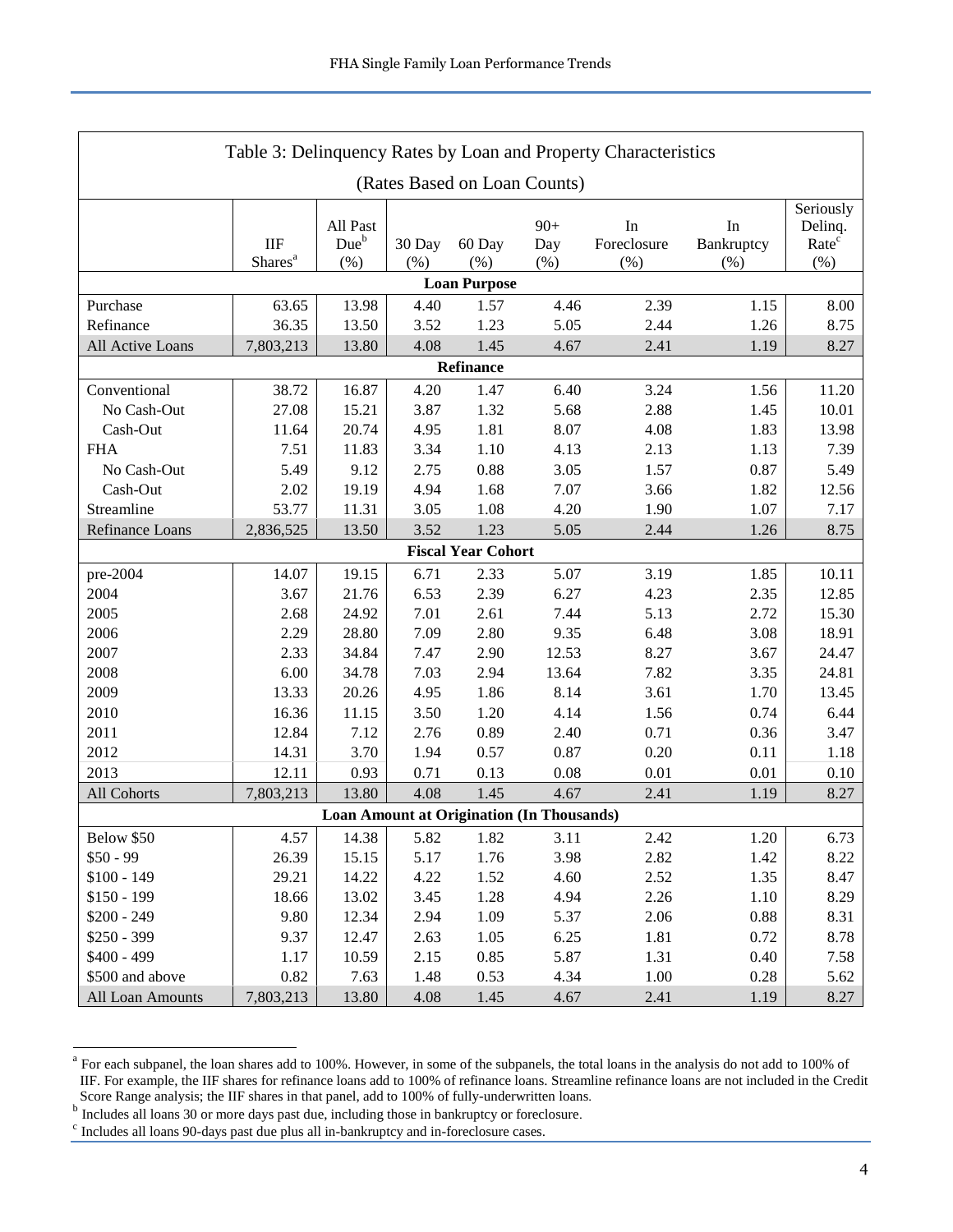| Table 3: Delinquency Rates by Loan and Property Characteristics |                     |                  |        |                             |       |             |            |                      |
|-----------------------------------------------------------------|---------------------|------------------|--------|-----------------------------|-------|-------------|------------|----------------------|
| (Rates Based on Loan Counts)                                    |                     |                  |        |                             |       |             |            |                      |
|                                                                 |                     | All Past         |        |                             | $90+$ | In          | In         | Seriously<br>Deling. |
|                                                                 | <b>IIF</b>          | Due <sup>b</sup> | 30 Day | 60 Day                      | Day   | Foreclosure | Bankruptcy | Rate <sup>c</sup>    |
|                                                                 | Shares <sup>a</sup> | (% )             | (%)    | (% )                        | (% )  | (% )        | (% )       | (% )                 |
|                                                                 |                     |                  |        | <b>First-Time Homebuyer</b> |       |             |            |                      |
| Repeat                                                          | 22.08               | 11.32            | 3.72   | 1.26                        | 3.39  | 1.91        | 1.04       | 6.34                 |
| First-time                                                      | 77.92               | 14.81            | 4.62   | 1.67                        | 4.79  | 2.55        | 1.18       | 8.53                 |
| All Borrowers                                                   | 4,931,747           | 14.04            | 4.42   | 1.58                        | 4.48  | 2.41        | 1.15       | 8.04                 |
| <b>Seller-Funded DPA</b>                                        |                     |                  |        |                             |       |             |            |                      |
| Non-DPA                                                         | 95.65               | 12.88            | 3.91   | 1.37                        | 4.37  | 2.17        | 1.06       | 7.61                 |
| <b>DPA</b>                                                      | 4.35                | 34.03            | 7.92   | 3.22                        | 11.31 | 7.64        | 3.94       | 22.89                |
| All Sources of Funds                                            | 7.803.213           | 13.80            | 4.08   | 1.45                        | 4.67  | 2.41        | 1.19       | 8.27                 |

<span id="page-5-0"></span>Source: US Department of HUD/FHA; May 2013.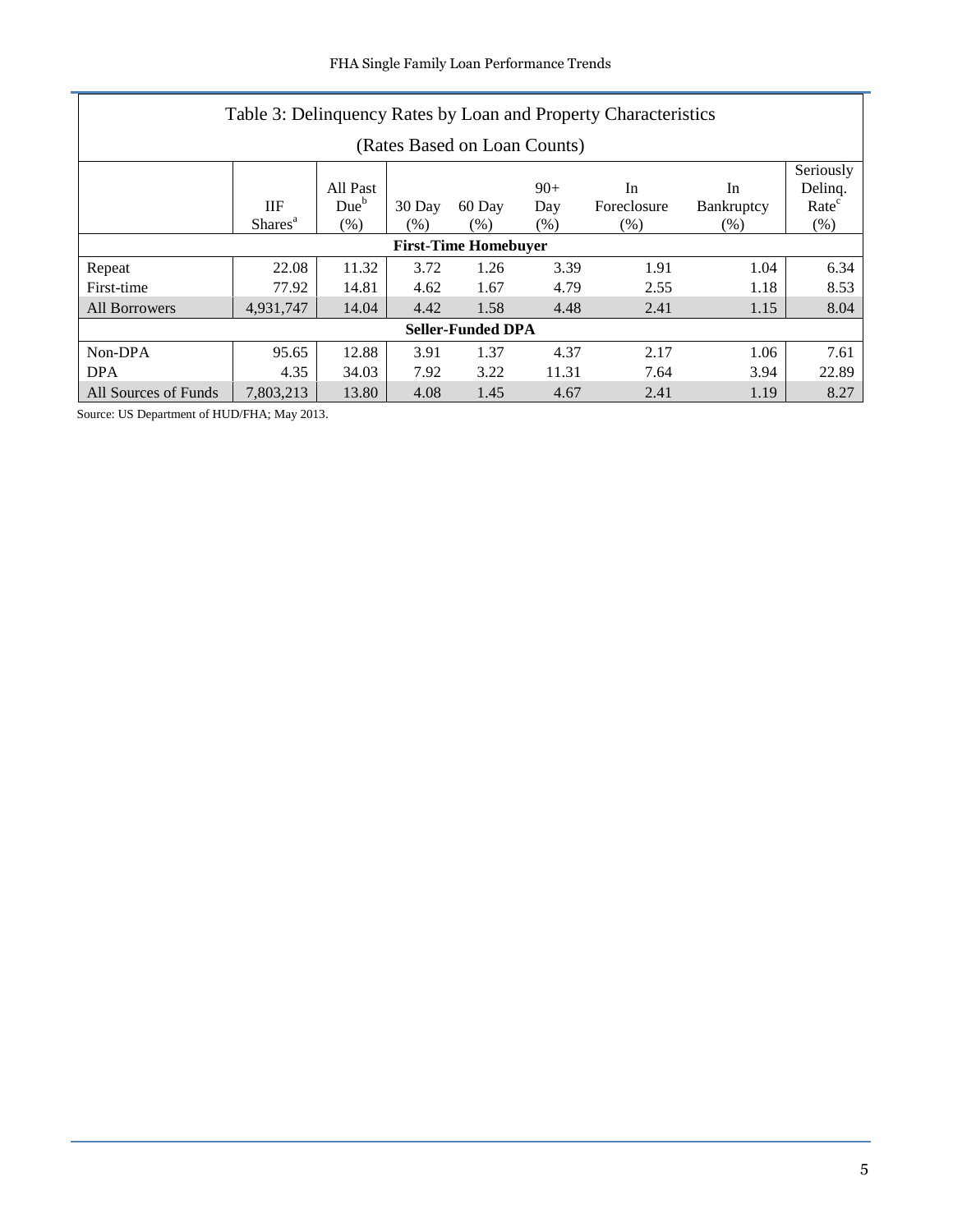**Figure 1: Seriously Delinquent Vintage Rate Curves by Fiscal Year (All Loans)**



Source: US Department of HUD/FHA; Data as of May 2013.

In Figure 1, the 2009 cohort is separated into two parts, representing loan originations from October through March in 2009-1 and loan originations from April through October in 2009-2.